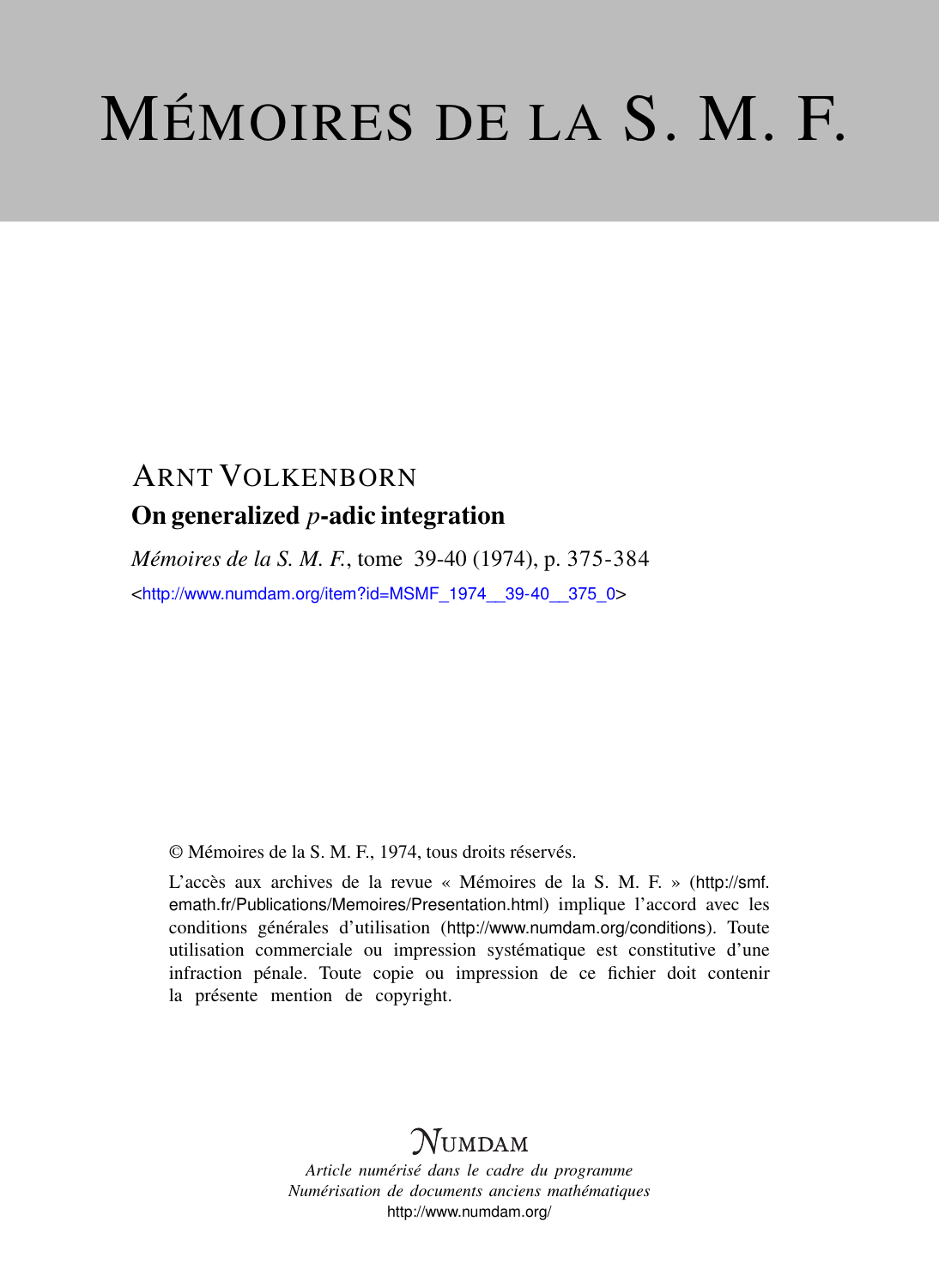Table Ronde Anal. non archim. (1972, Paris) 375 Bull. Soe. math. France Mémoire 39-40, 1974, p. 375-384

#### ON GENERALIZED p-ADIC INTEGRATION

Arnt VOLKENBORN

#### Introduction

Integration of p-adic valued functions has first been considered by  $\mathbb{F}$ . Tomas  $[9]$ and F. Bruhat [2]. A function f defined on the valuation ring Z<sub>n</sub> of the rational p-adic field Q with values in Q is integrable in this sense, if there exists a p-adic number  $\overline{1}$  such that for all  $\epsilon > 0$ , all great m and all representative systems  $\{b_i\}$  of  $\mathbf{Z}_p / P^m$  (P is the prime ideal in  $\mathbf{Z}_p$ )

(+) 
$$
\left| \sum_{i=1}^{m} \frac{1}{p^{m}} f(b_{i}) - I \right| < \mathcal{E}.
$$

This integral being translation-invariant is far too restrictive for analytic and arithmetical purposes : Integrable functions in this sense must be differentiable with derivative zero. Now Leopoldt-Kubota's definition of p-adic L-functions as a mean value indicates the great arithmetical importance of non-translationinvariant p-adic integration. It turns out that a general concept and theory of generalized p-adic integration not only leads to a simpler presentation of some of the properties of p-adic L-functions and Leopoldt's Bernoulli numbers, but serves as a conveniant tool in the investigation and definition of new p-adic analytic functions similar - but of course not to the same extent - to classical function theory. To indicate the concepts and some results of such a theory is the purpose of this note.

The first step in generalizing the Tomas - Bruhat - integral consists in restricting the approximation (+) to a fixed canonical representative system (for each m ) only. But in order to write the p-adic L-functions as an integral- in a proper way one has to generalize  $(+)$  a second time : the completeness of the argument groups of the functions has to be omitted. This is the reason why we start with the notion of an integral for certain functions on a class of topological groups with values in complete topological fields. This leads in particular to the "m-th p-adic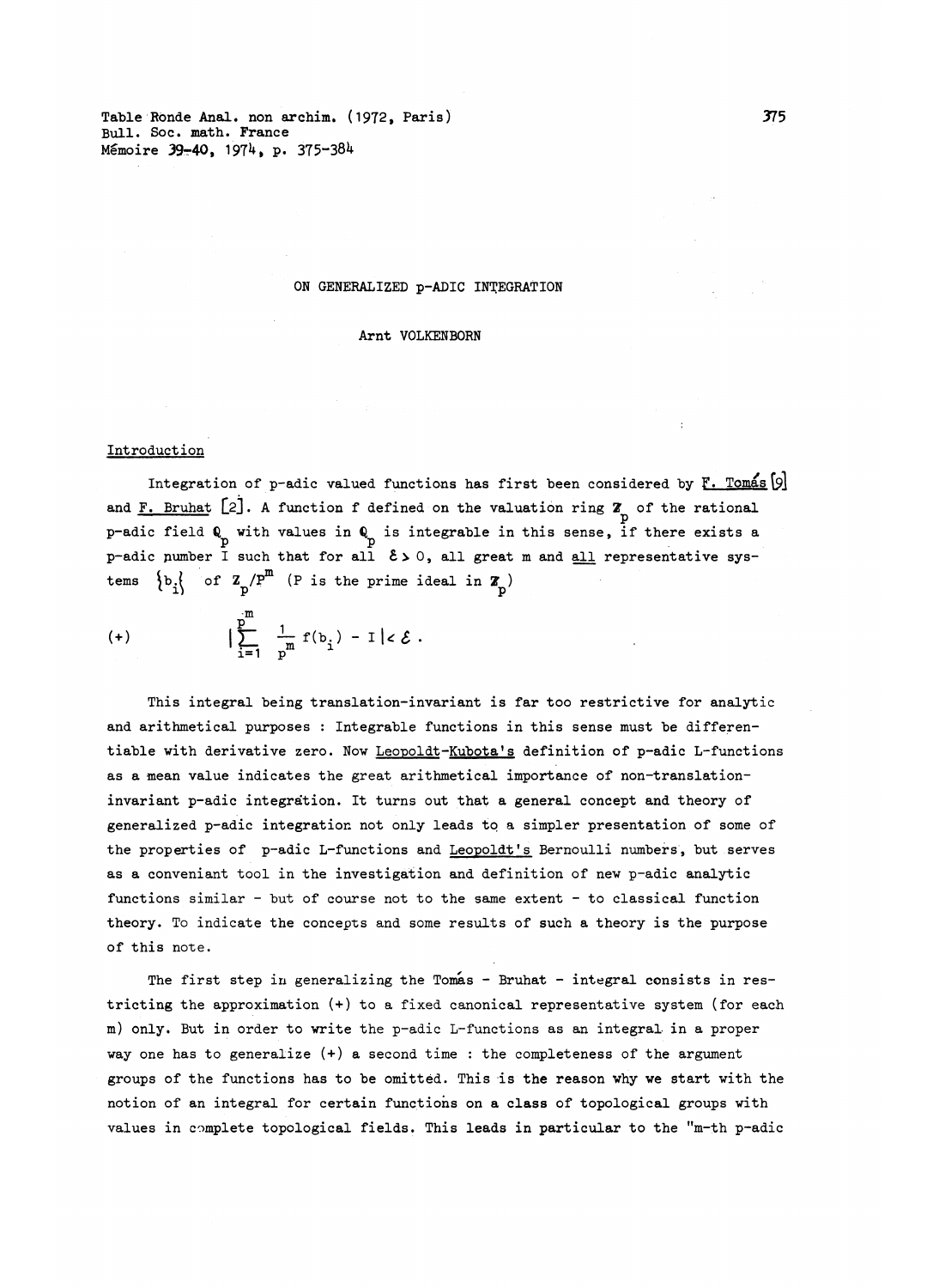integral" on  $Q_p$  with values in an algebraically closed and complete extension  $\widetilde{Q}_p$ of  $\mathbb{Q}_p$ , which makes all locally-analytic functions (e.g. all Laurent-series) in tegrable. Specialization to the "1-st p-adic integral" then gives rise to ordinary p-adic integration.

A) P-adic integration.

1 - Integration for certain classes of topological groups vith values in complete topological fields.

Let  $\Omega$  be a complete topological field.

Definition 1.  $(G,(U_n)_{n\geq 0})$  is called a group of finite type, if G is a topological Hausdorff - group and  $(U_n)_{n>0}$  is a countable base of open precompact subgroups  $U_n$ such that  $U_n \supset U_{n+1}$  for all n.

We fix a sequence  $\mathcal{R} = (\mathcal{R})$ , of representative systems  $\mathcal{R}$  of  $G$ /*U* and regard functions f defined on open, precompact subsets KC G of the form

$$
K = \bigcup_{i=1}^{k} x_i \bigcup_{m} (x_i \in K \cap R_m, m \ge 0)
$$

Definition 2. A function  $f : K \longrightarrow \Omega$  is called  $\Omega$  -integrable on K (or a  $\Omega$  -regulated function on K) if the 'sequence of Riemann sums

$$
(1) \qquad \qquad (\frac{1}{(U_o: U_n)} \qquad \sum_{x \in \mathcal{R}_n \cap K} f(x))_n
$$

is convergent in  $\Omega$ . Then we call

(1') 
$$
\oint_{K} f(u) du = \lim_{n \to \infty} \frac{1}{(U_{0} : U_{n})} \sum_{x \in R_{n} \cap K} f(x)
$$

the  $\&$ -integral of f on K.

We have the following property :

If f is  $\mathcal{R}-i$ ntegrable on three of the four open precompact sets K, K', KUK', K  $\bigcap K'$ , so f is  $\bigotimes$ -integrable on the fourth, and we get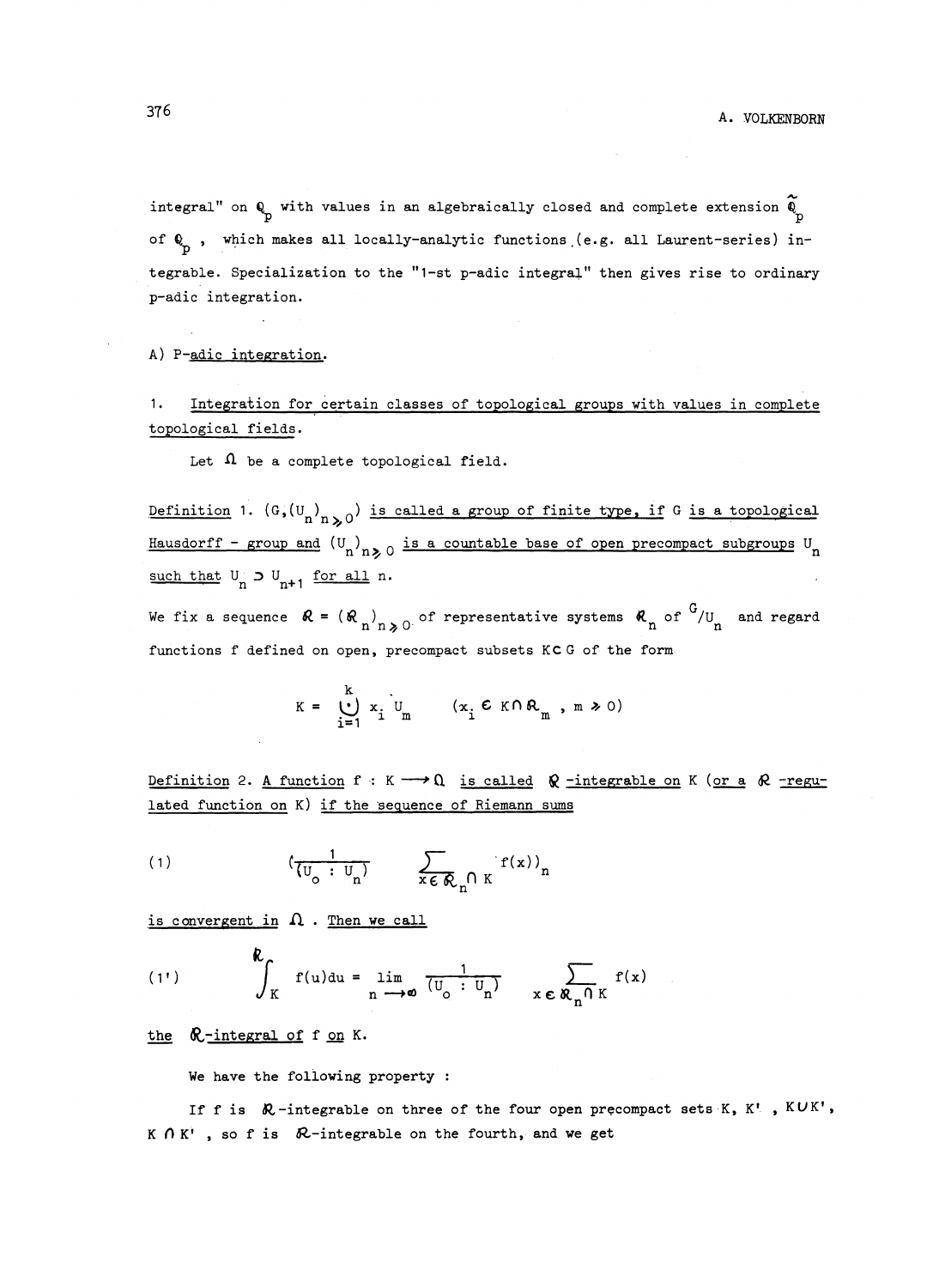$$
\mathcal{R}_{\int_{KUK^{\prime}}} f(u) du + \int_{KOK^{\prime}} f(u) du = \int_{K} \int_{K} f(u) du + \int_{K^{\prime}} f(u) du.
$$

#### 2. The m-th and the ordinary p-adic integral

We specialize this integral to the m-th p-adic integral (m a positive integer) by setting'

$$
G = Q^+
$$
,  $U_Q = Z^+$ ,  $U_R = m p^n Z$  (n  $\in$  N)

with a prime p and  $\Omega = \tilde{Q}_p$  an algebraically closed complete extension of the field of the p-adic numbers  $Q_n$ . The integral then is based on the following canonical representative system of  $\sqrt[6]{v}$ :

(2) 
$$
R_{m,n} = \bigcup_{i=0}^{m-1} (R_n + i p^n),
$$

$$
R_n = \left\{ \sum_{i=r}^{n-1} b_i p^i \mid 0 \leq b_i < p, n > r, r \in \mathbb{Z} \right\}.
$$

As the functions f which we want to integrate are defined on (or can be extended to) compact open subsets K of  $Q_{p}$ , we define the m-th p-adic integral of f on K to be

(3) 
$$
\int_{K}^{(m)} f(u) du = \lim_{n \to \infty} \frac{1}{mp^{n}} \sum_{x \in R_{n} \cap K} f(x)
$$

provided the limit exists in  $\widetilde{\phi}$  (in which case f is called m-integrable on K). In the case m=1 we speak of ordinary p-adic integral

$$
\text{(4)} \qquad \int_K f(u) \, du = \lim_{n \to \infty} \frac{1}{p^n} \quad \sum_{x \in R_n \cap K} f(x)
$$

and integrable functions on K, evidently this case can be subsumed under 1., also by taking  $G = \mathbf{Q}^{\dagger}$ ,  $U^{\dagger} = p^{\dagger} Z^{\dagger}$  and  $\mathbf{R} = (R^{\dagger})^{\dagger}$  ,  $\lambda$ 

It can be shown easily that  $m-th$  integration can be reduced to ordinary integration :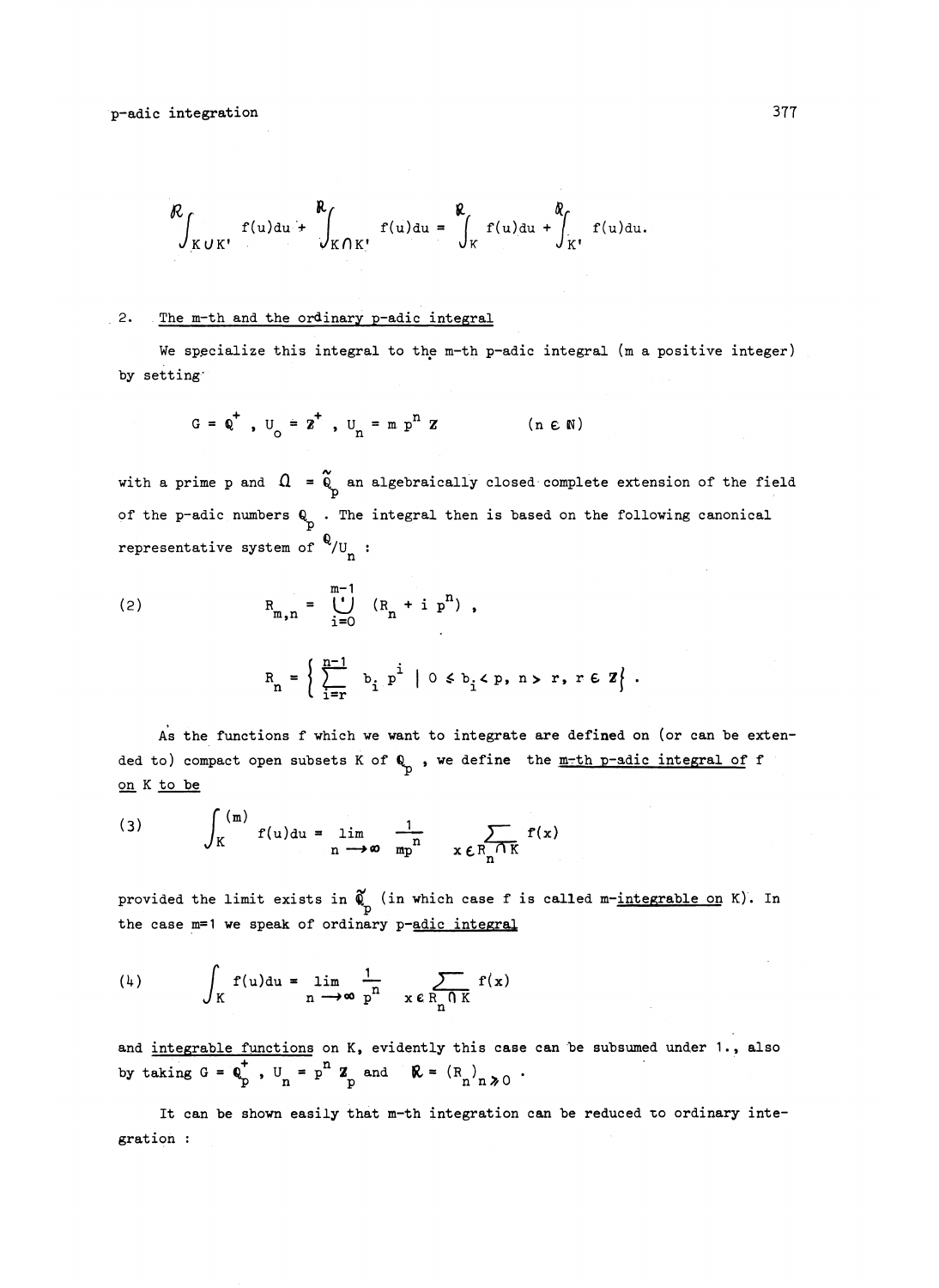Let  $f : Z_p \longrightarrow \dot{Q}$  be a function on the p-adic integers, m  $C N$ . If the m functions  $g^{\prime}_i(u) = f(\text{mu}+i)$  (i=0,...,m-1) are integrable on  $Z_p$  , then f is m-integrable on K, and the following equation holds :

(5) 
$$
\int_{\mathbf{Z}_{p}}^{(m)} f(u) du = \frac{1}{m} \sum_{i=0}^{m-1} \int_{\mathbf{Z}_{p}} f(mu+i) du.
$$

Thus it is sufficient to investigate the properties of the ordinary p-adic integral. First we note the transformation properties :

Theorem 2.

Let P = p Z<sub>p</sub> be the prime ideal of Z<sub>p</sub>.  
\na) If f : 
$$
P^t \longrightarrow \tilde{Q}_p
$$
 (t  $\in Z$ ) is integrable on  $P^t$ , the

(6) 
$$
\int_{P} t f(u) du = \frac{1}{p} \int_{Z_p} f(p^t u) du.
$$

b) Let  $\ell$ ,m be integers with  $\ell$  < m. If a function f : Z<sub>p</sub>  $\longrightarrow$  Q<sub>p</sub> is differentiable in all integers i with  $\ell$  i  $\zeta$  i  $\zeta$  is integrable on  $Z_p$  for some r  $(l \epsilon r \epsilon m)$ , then  $f(u+j)$  is integrable on  $\mathbb{Z}_p$  for all  $l \epsilon j \epsilon m$ , and the following equation holds :

(7) 
$$
\int_{Z_{\text{p}}} f(u+\text{m}) du = \int_{Z_{\text{p}}} f(u+\textit{l}) du + \sum_{i=\textit{l}}^{\frac{m-1}{2}} f'(i).
$$

The last property gives a weak translation-invariance of the integral, if the functions are differentiable in all rational integers with vanishing derivative.

The main results are the following two-theorems: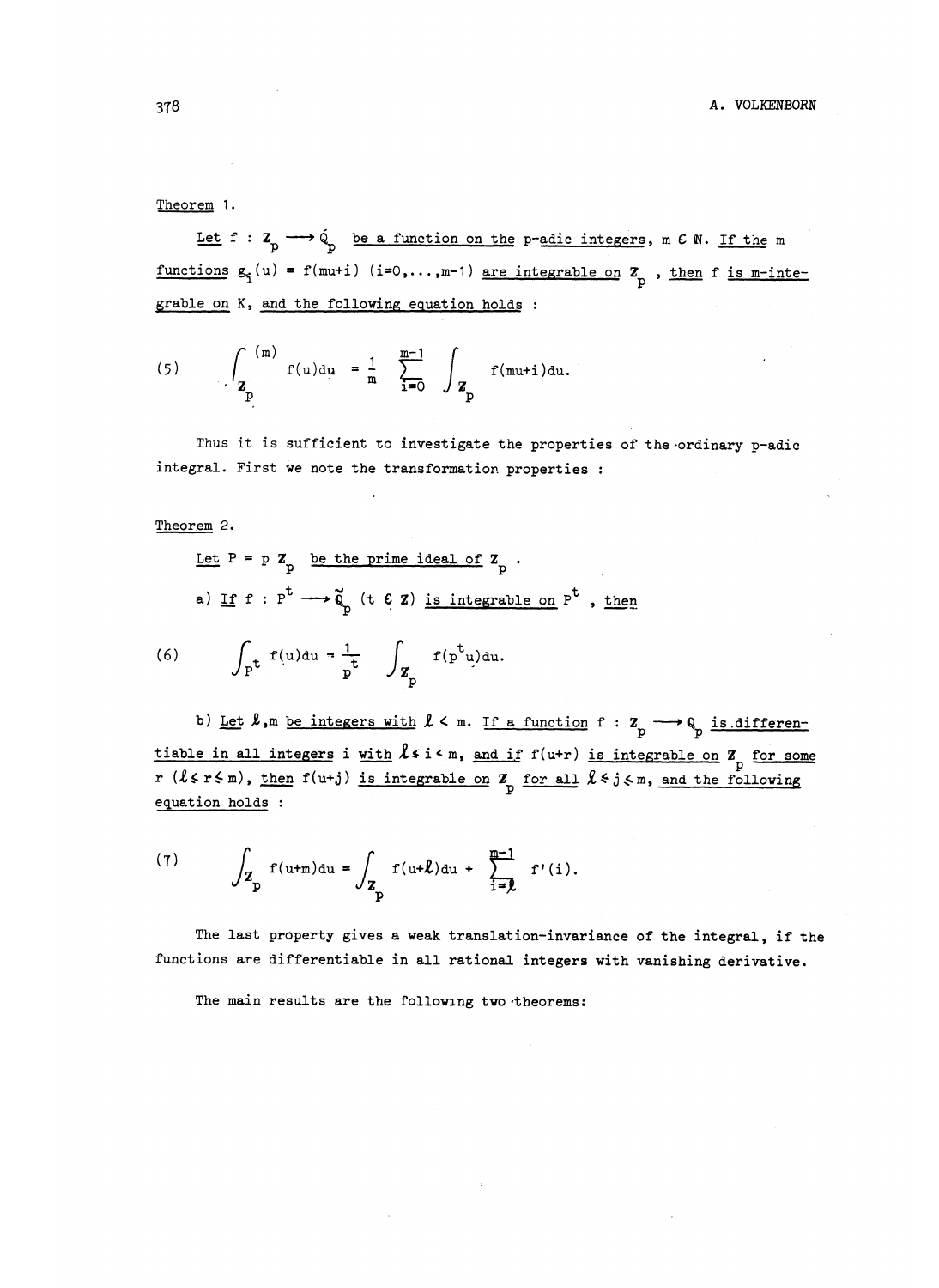Theorem 3.

All locally - analytic p-adic functions on compact open sets  $K \subset \mathbb{Q}$  are integrable. In particular Laurent-series

(8) 
$$
r = \sum_{k=-\infty}^{\infty} a_k x^k \qquad (a_k \in \tilde{Q}_p)
$$

converging on a circle  $|u| = p^{-t}$  (t  $\epsilon$  **Z**) can be integrated termwise :

(9) 
$$
\int_{|u|=p^{-t}} f(u) du = \sum_{k=-\infty}^{\infty} a_k \int_{|u|=p^{-t}} u^k du.
$$

The p-adic numbers

$$
\int_{|u| = p^{-t}} u^k du \qquad (k \in \mathbf{Z})
$$

involved in the series are essentially the generalized ordinary p-Bernoulli numbers (see part B!). This theorem relies heavily on the following estimation of the integral.

Following Schobe [8] we define an ultranorm on the space L<sub>+</sub> of all Laurentrollowing <u>behave</u> [o] we define an ultr<br>series (8) converging on  $|u| = p^{-t}$  (t  $\in \mathbb{Z}$ ) by

$$
\|f\|_{p^{-t}} = \sup_{k\in\mathbb{Z}} |a_k| p^{-kt} ;
$$

then  $L_t$  is a Banach-space.

# Theorem *h.*

For all functions f  $C L_t$  there holds the estimation

(10) 
$$
\left| \int_{|u|=p^{-t}} f(u) du \right| \leq p^{t+1} \|f\|_{p^{-t}}.
$$

Hence the integral on  $|u|=p^{-t}$  is a continuous linear functional on the Banach $space L_t$ .

Moreover, for power series which converge on  $P^t$  one has the following approximation of the integral by the Riemann sums ;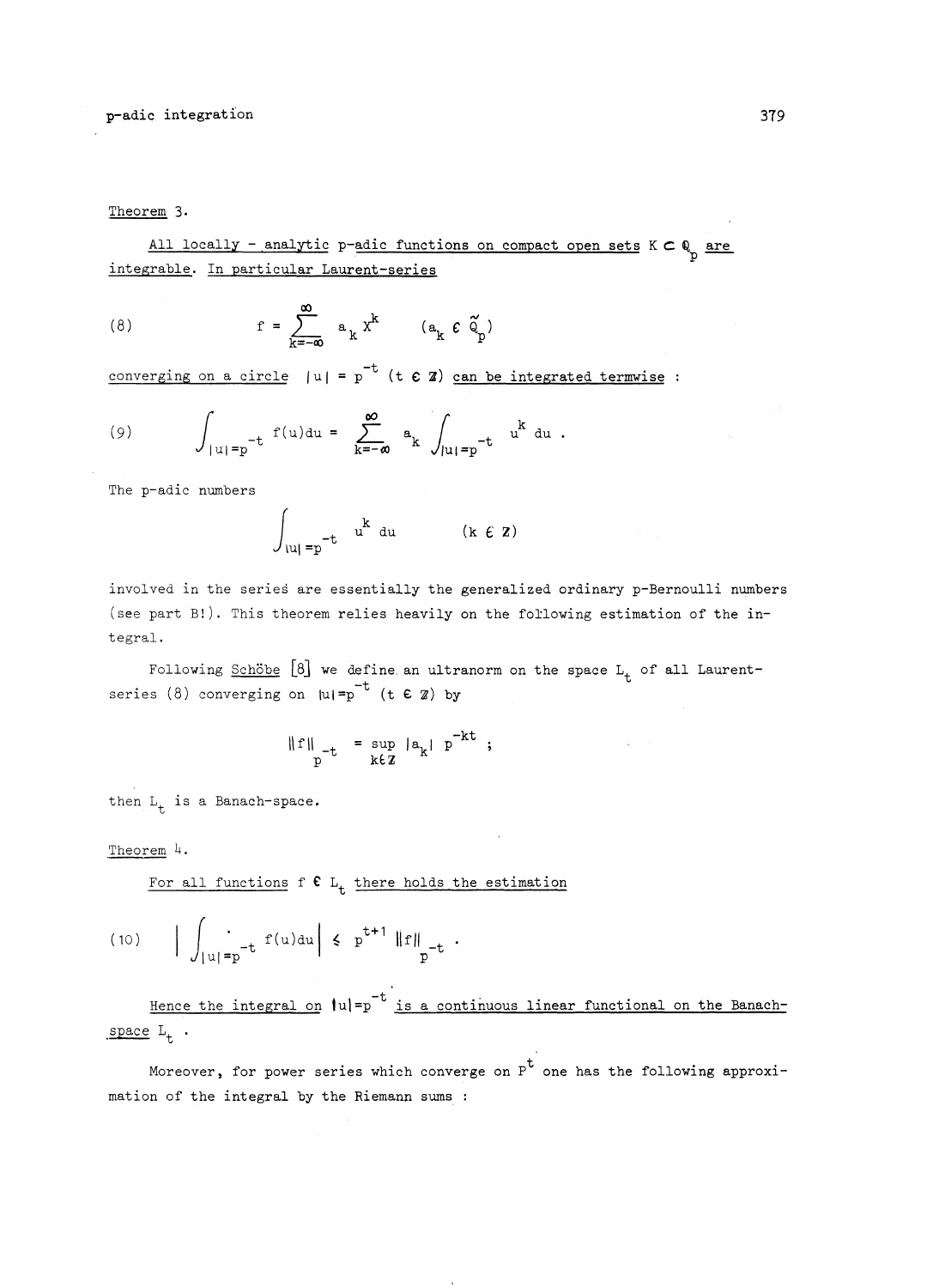(11) 
$$
\left| \int_{\mathbb{P}^{\mathbf{t}}} f(u) du - \frac{1}{p^n} \right|_{x \in R_n \cap \mathbb{P}^{\mathbf{t}}} f(x) \right| \leq p^{2(\mathbf{t}+1)-n} \|f\|_{p^{-\mathbf{t}}}.
$$

## B. Applications.

## 1. Generalized Bernoulli numbers

Leopoldt's Bernoulli numbers introduced in  $[6]$  can be written with the aid of the m-th integral : For each congruence character  $\chi$  with conductor  $m_{\chi}$  the k-th Leopoldt-Bernoulli number can be defined b<br>  $\int_{-k}^{k} \int_{-\infty}^{k}$   $\ln x$   $\int_{-k}^{k}$   $k$ 

(12) 
$$
B_{\chi}^{k} = \int_{Z_{p}}^{(hm_{\chi})} \chi(u) u^{k} du \qquad (k \ge 0),
$$

where h is an arbitrary natural number. Here the function  $\chi$  is extended to a funcwhere *n* is an arbitrary natural number. Here the function<br>tion on  $\mathbf{Z}_{\perp}$  by setting  $\mathcal{X}(x) = 0$ , if  $(x, m_x) \neq 1$  or  $x \in \mathbf{Z}_{\perp}$ .

Modified p-Leopoldt-Bernoulli numbers can also be obtained for negative integers by the definition of the definition of the definition of the definition of the definition of the definition of the definition of the definition of the definition of the definition of the definition of the definition o

gers by the definition

\n
$$
B_{\chi}^{p,k} = \int_{|u|=1}^{(\overline{m}_{\chi})} \chi(u) u^{k} \, du \qquad (k \in \mathbb{Z})
$$

where  $\overline{m} = [m, q]$  with  $q = p$  or  $h$  according to  $p \neq 2$  or  $p = 2$ . For k  $\geq 0$  they are  $\begin{bmatrix} x \\ y \end{bmatrix}$  is the Leopoldt-Bernoulli numbers : essentially the Leopoldt-Bernoulli numbers :

(14) 
$$
B_{\chi}^{p,k} = (1 - \chi(p) p^{k-1}) B_{\chi}^{k}
$$
 (k  $\gg 0$ ).

For all  $k \in \mathbb{Z}$  one has the p-adic series

(15) 
$$
B_{\chi}^{p,k} = \sum_{s=0}^{\infty} {k \choose s} E_{\chi}^{k-s} B^{s} (\overline{n}_{\chi})^{s-1}
$$

with 
$$
E_{\chi}^{k-s} = \sum_{r=1}^{\overline{m} - 1} \chi(r) r^{k-r}
$$

$$
(r, p) = 1
$$

and the ordinary Bernoulli numbers

$$
B^{S} = \int_{Z_{p}} u^{S} du.
$$

Using the properties of the integral, especially the analogue of theorem *k* for the m-th integral, one can derive the Staudt-Clausen theorem and the Kummer con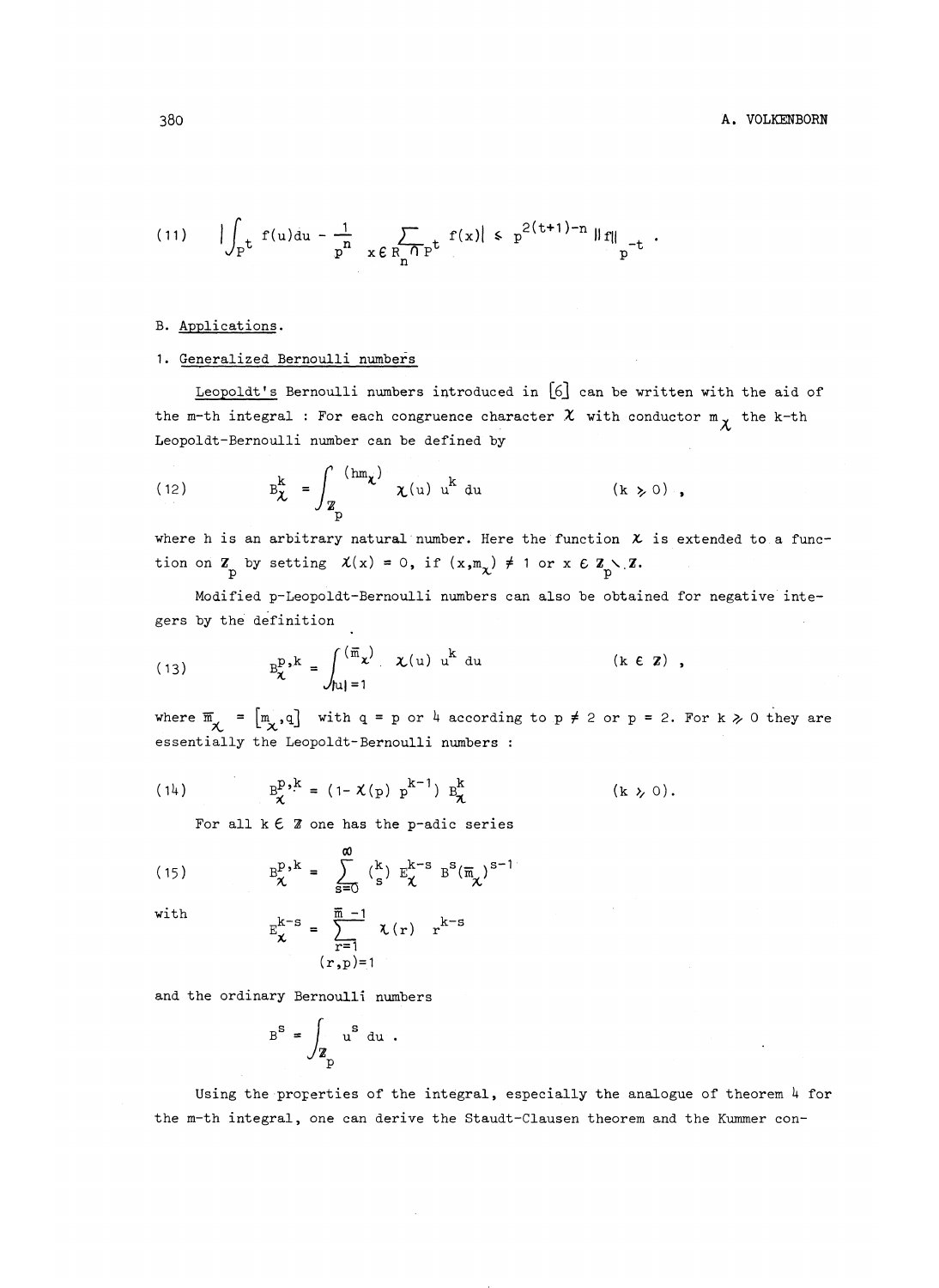p-adic integration 381

gruences for these numbers.

If  $\lambda = \mathcal{E}$  is the principal character, we obtain modified ordinary p-Bernoulli numbers by

$$
BD,k = \int_{|u|=1} uk du \qquad (k \in \mathbf{Z}).
$$

For k  $\geq$  0 they are essentially the ordinary Bernoulli numbers :

$$
B^{p,k} = (1-p^{k-1}) B^{k}
$$
.

For all  $k \in \mathbb{Z}$  these numbers have the following p-adic series

$$
B^{p,k} = \sum_{s=0}^{\infty} (\begin{smallmatrix} k \\ s \end{smallmatrix}) E^{k-s} B^{s} p^{s-1}
$$

with

$$
E^{k-s} = \sum_{r=1}^{p-1} r^{k-s} \epsilon z_p \cap Q.
$$

As mentioned in theorem 3 the p-Bernoulli numbers occur in explicit integration of Laurent-series (8) :

(16) 
$$
\int_{|u| = p^{-t}} f(u) \, du = \sum_{k=-\omega}^{\infty} a_k p^{t(k-1)} p^{p,k}.
$$

It may be mentioned that a lot of arithmetical identities involving Bernoulli numbers can be derived by using the properties of the p-adic integral.

#### 2. Special functions

Using the m-th p-adic integral we succeed in defining many - well known and new - functions; only a selection can be given here.

#### a) The logarithm

Leopoldt's definition of the logarithm [7] as the limit

$$
\log h = \lim_{n \to \infty} \frac{1}{p^n} \left( h^{p^n} - 1 \right) \qquad (\text{h} \in \mathfrak{a}_p; |h-1| < 1)
$$

can also be written as a m-th integral

(17) 
$$
\log h = (h-1) \int_{Z_p}^{(m)} h^u du \qquad \text{for all } m \in \mathbb{N}.
$$

All properties of log can then easily be derived from this presentation.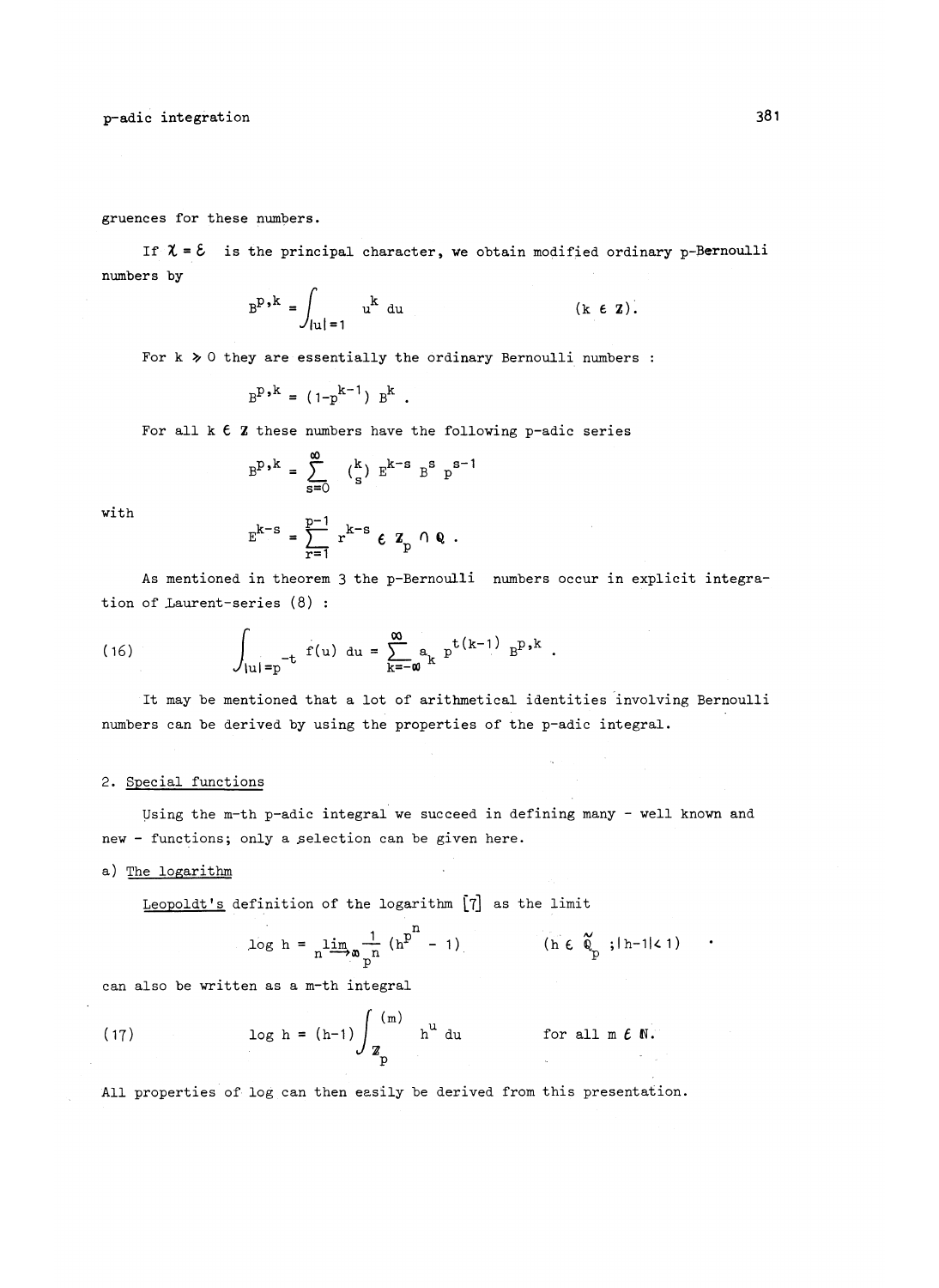# 382 **A. VOLKENBORN**

# b) Bernoulli power series

Bernoulli polynomials and - power series belonging to a congruence character  $x$ with conductor  $m_{\gamma}$  can be defined by

$$
B_{\chi}^{n}(z) = \int_{Z_{p}}^{(m_{\chi})} \chi(u) (u+z)^{n} du \qquad (n \in \mathbb{N}),
$$

(18) 
$$
B_{\chi}(z,s) = \int_{Z_p} \frac{(m_{\chi})}{z} \chi(u) (1+zu)^{s} du,
$$

the latter function being defined for  $z,s \in \tilde{Q}_p$  with

$$
|z| < p \xrightarrow{1} \qquad |s| \leq 1.
$$

We obtain a relation between the two functions for all n  $\epsilon$  N and  $z \neq 0$  by

(19) 
$$
B_{\chi}(z,n) = z^{n} B_{\chi}^{n}(\frac{1}{z})
$$
.

There are many functional equations, for instance

$$
B_{\xi}(z,s) = (1-z)^{s} B_{\xi}(\frac{1}{z-1}, s)
$$
;

(20)

$$
B_{\chi}(z,s) = \chi(-1) \quad B_{\chi}(-z,s) \quad \text{for } \chi \neq \mathcal{E},
$$

where  $\epsilon$  denotes the principal character.

Furthermore it can be shown

Theorem 5. The mapping

$$
z \longrightarrow z B_c(tz,s)
$$

*is an automorphism of the unit circle*  $|z|$  4 <sup>1</sup> in  $\tilde{\phi}$  for all parameters t  $e$   $\tilde{\phi}$  ,  $\tilde{\phi}$  s  $\tilde{\phi}$  of  $\tilde{\phi}$  and  $\tilde{\phi}$  and  $\tilde{\phi}$  and  $\tilde{\phi}$  and  $\tilde{\phi}$  and  $\tilde{\phi}$  and  $\tilde{\phi}$  and  $\tilde{\phi}$ 

$$
|t|< p \frac{1}{p-1}, \quad |s|< 1.
$$

# c. Leopoldt L-functions

T. Kubota and H.W. Leopoldt [5] discovered a p-adic L-function belonging to a character  $x$  with a conductor m . Following [5] we represent a p-adic unit u in the form  $\blacksquare$ 

 $u = \omega(u) \langle u \rangle$  with  $\langle u \rangle \epsilon (1+q)^{2}$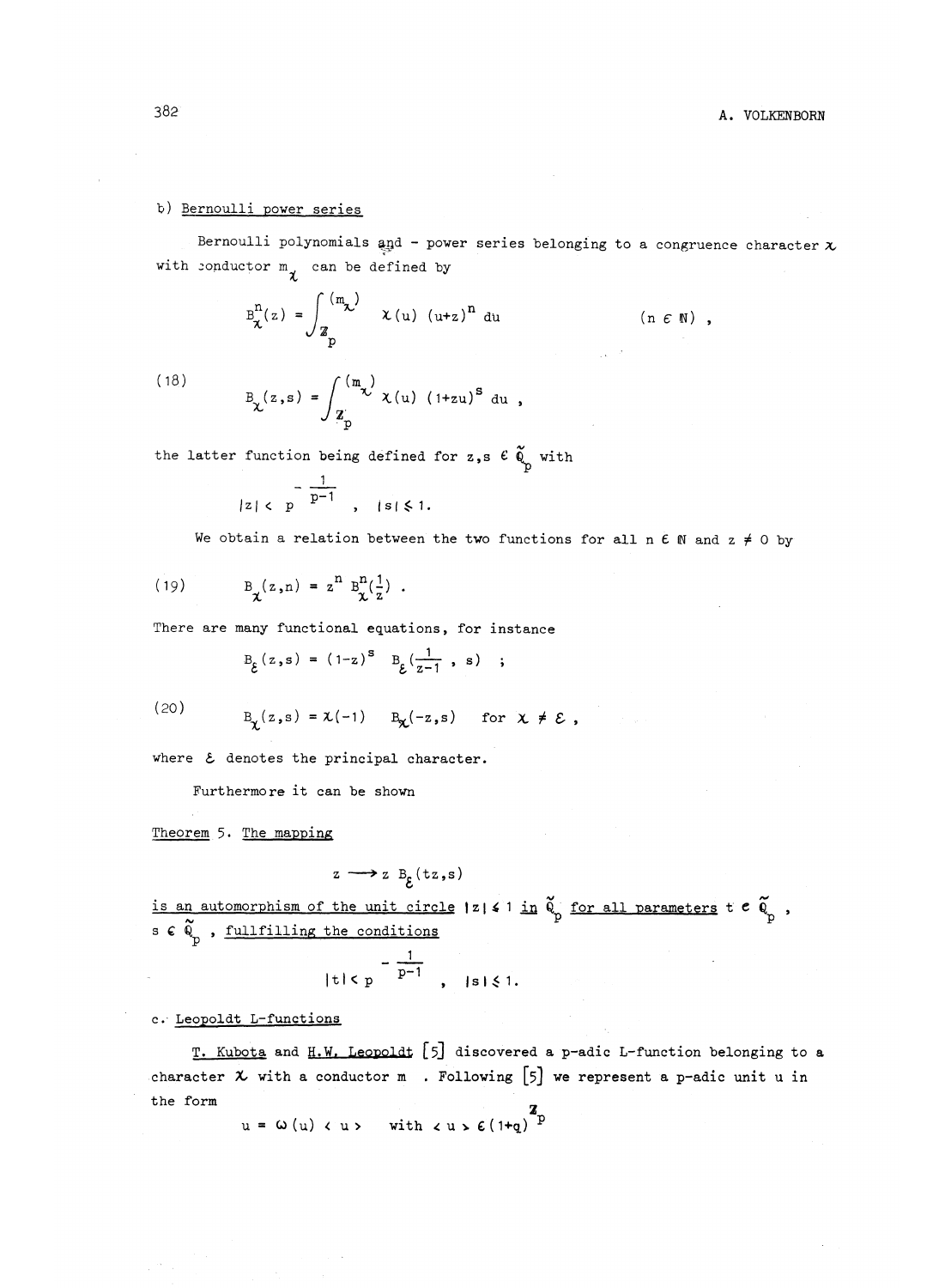p-adic integration 383

and a character  $\omega$  of order p-1(resp.2) and conductor q, where q=p or 4 according to  $p \neq 2$  or  $p = 2$ .

With the projection  $\langle u \rangle$  on the 1-units the L-function can be written as

(21) 
$$
L(s, \mathbf{x}) = \frac{1}{s-1} \int_{|\mathbf{u}|=1}^{(\overline{\mathbf{m}}_{\mathbf{x}})} \mathbf{x}(u) \, du^{-1-s} \, du \qquad (p \neq 2) ,
$$

where  $\overline{m}_{\chi} = [m_{\chi}, q]$ . For p = 2 this definition has to be modified slightly.

Many properties of these functions can be obtained by the corresponding properties of the integral, for instance the determination of the values at the ra-

tional integer points s = 1 - k \ne 1, k \equiv 0 mod p-1 :  
\n(22) 
$$
L(1-k, \lambda) = -\frac{B^D \lambda^k}{k},
$$

where  $B_\chi^{p,k}$  are the modified p-Leopoldt-Bernoulli numbers.

#### BIBLIOGRAPHIC

[1] AMICE, Y. Interpolation p-adique. Bull. Soc. Math. France, 92, 117-180 (196U) . [2] BRUHAT, F. Integration p-adique. Sém. Bourbaki  $14$ , Nr. 229, 16 p. (1962) . [3] GUNTZEK, U. Zur Funktionentheorie einer Veranderlichen uber einem vollständigen nichtarchimedischen Grundkörper. Arch.Math. Vol. XVII, 415-431 (1966). [4] HASSE, H. Uber die Bernoullischen Zahlen. Leopoldina (3) 8/9, 159-167 (1962/63) . *h]* KUBOTA, T. Eine p-adische Theorie der Zetawerte, Teil I.J . **reine..u.** u.LEOPOLDT, H.W. angew. Math. 214/215, 328-339 (1964). [6] LEOPOLDT, H.W . Eine Verallgemeinerung der Bernouilli-echen,Zahlen. Abh. Math. Sem. Univ. Hamburg 22, 131-140 (1958) . [7] LEOPOLDT, H.W. Zur Approximation des p-adischen Logarithmus. Abh. Math. Sem. Univ. Hamburg 25- (1961) .